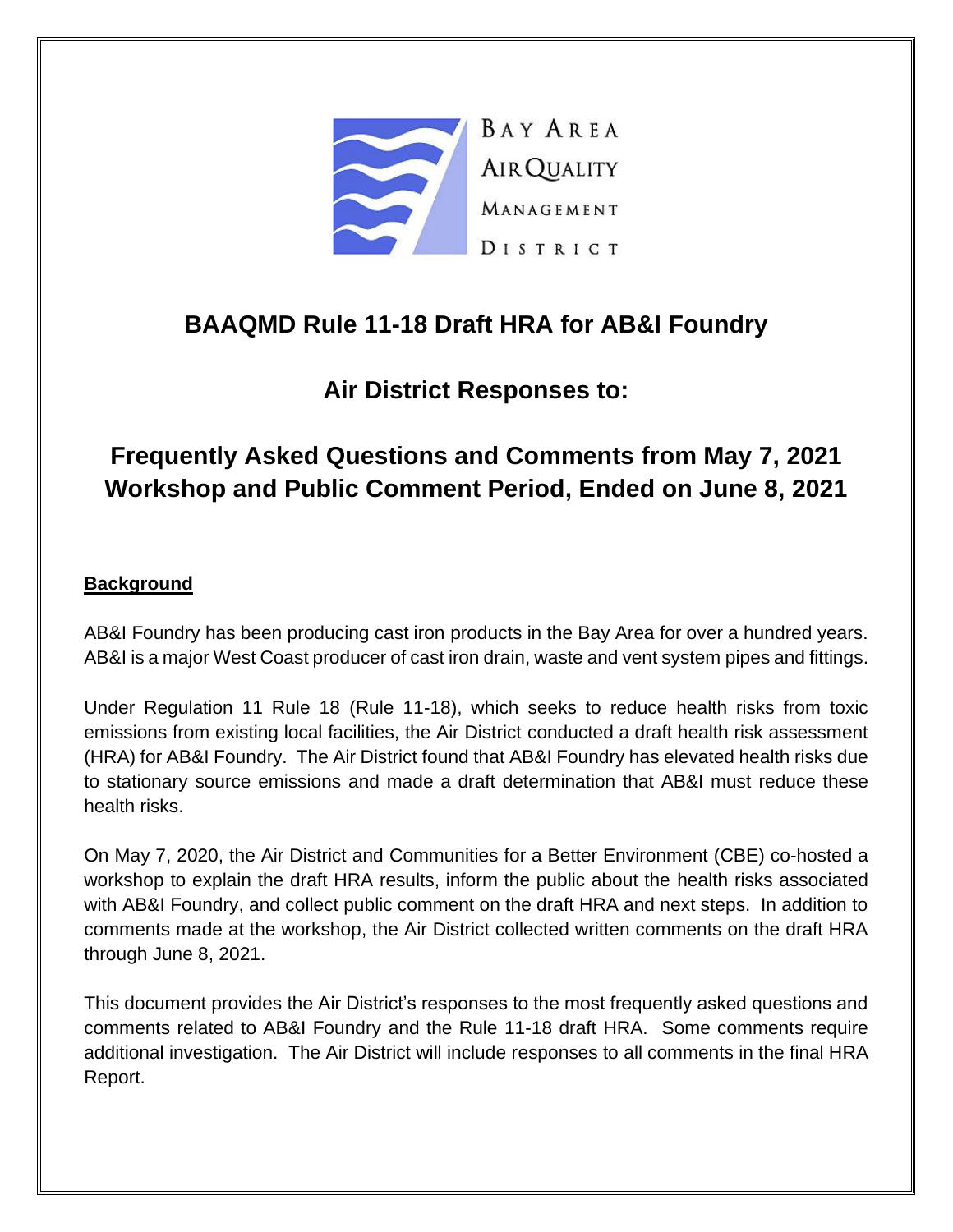#### **Odors**

Comments – Many people complained about odors that they believe are coming from the AB&I Foundry. They expressed concerns about the strong intensity of the "awful" or "foul" odors, the frequency that odor problems occur, the long duration of odor issues in the area, and health impacts from exposure to odorous compounds. Many people described having headache, sore throat, nausea, breathing difficulty, or asthma attacks from exposure to odors. Others reported quality of life impacts, such as not being able to open windows, go outside, or exercise due to odors.

Response – The Air District has noted the rise in odor complaints in East Oakland since 2019 and has dedicated significant resources to identifying the origin of the odors and reducing the odorous emissions. The Air District has issued 3 Public Nuisance violations to AB&I Foundry since October 2019 due to odors and has determined that most of the odors are associated with sand molding operations that use a phenol resin binder. Air District enforcement efforts have resulted in replacement of mold binders with less toxic materials, installation of wind breaks and enclosures, baghouse repairs, and improved housekeeping procedures designed to improve the capture of fugitive emissions and reduce odors in the community. Staff continue to work with AB&I to explore additional odor controls for several operations. In addition, the Rule 11-18 HRA has identified significant sources of health risk at AB&I. These significant risk sources may also contribute to odor issues from AB&I. Air District requirements to change processes and operations to reduce toxic emissions from significant sources will also reduce odors from AB&I. AB&I announced that sand molding operations will be moved to Texas, and the Air District believes that move will significantly reduce (but not eliminate) odor issues as well.

## **Odor Complaint Response Procedures**

Comments – Several comments were made regarding the Air District's responses to odor complaints. Commenters reported that it often takes too long for inspectors to respond to a complaint (the odor is gone when the inspector arrives) and that some inspectors are intimidating or don't treat people with respect.

Response – The Air District takes odor complaints seriously and strives to respond to every complaint quickly and professionally. We regret that anyone has felt intimidated or treated unprofessionally. We will review our complaint response procedures and staff training to ensure that staff treat the community respectfully.

Comments – Several comments stated that the methods used to identify odors are too subjective and unscientific.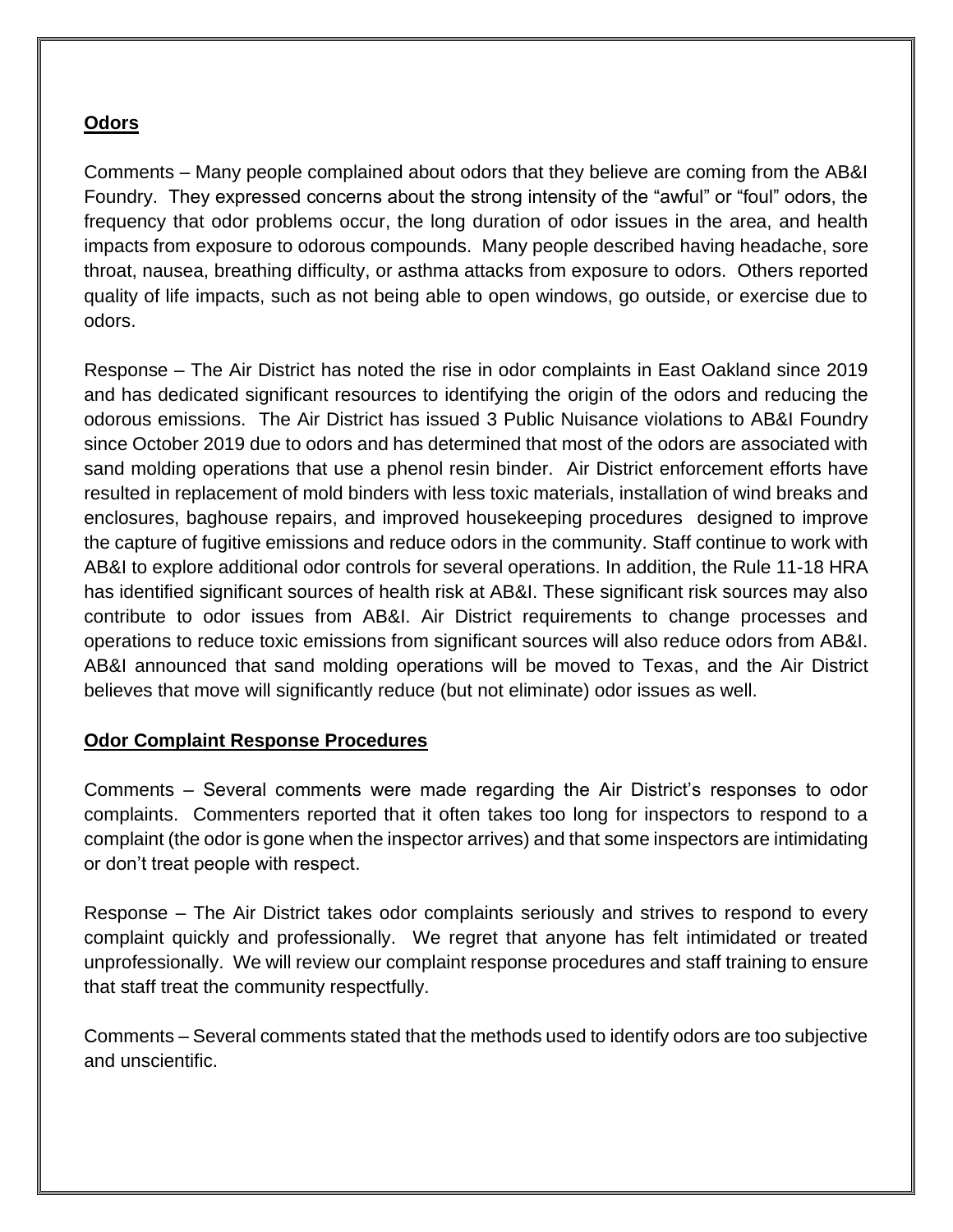Response – Portable instrumentation that is capable of detecting compounds at odor threshold levels is not commercially available. Human noses are very sensitive and are often the best method available for identifying and characterizing odors. Inspection staff are trained in odor detection techniques and as such are best equipped to identify and understand odor issues.

Comments – One commenter objected to AB&I workers arriving at their house after filing a complaint with the Air District.

Response – The Air District notifies a facility when odor complaints allege them as the source of odors so that they can investigate and eliminate the problem as quickly as possible. However, odor complainant identity and contact information are never divulged to the facility and is kept confidential to the fullest extent allowed by law.

## **High Health Risk Levels**

Comments – Many people expressed outrage regarding the high health risk levels that were identified in the draft HRA for AB&I Refinery and demanded that action be taken to reduce or eliminate these health risks. Commenters described their concerns about their health and children's health due to exposure to AB&I Foundry's toxic air contaminant emissions. A few commenters described AB&I Foundry as the worst polluter in the community.

Response – The Air District shares the community's concern about the elevated health risks associated with AB&I Foundry's stationary source operations. In November 2017, the Air District adopted Regulation 11, Rule 18 (or Rule 11-18) to enable the Air District to identify threats to community health from existing facilities and to take action to reduce these toxic emissions. Rule 11-18 uses HRAs as a diagnostic tool to determine which facilities and which sources have elevated health risks that must be reduced. The exposure and health risk numbers in these HRAs represent health protective scenarios. The draft HRA for AB&I Foundry was a critical first step in this risk reduction process. It showed that AB&I's health risks exceed Rule 11-18 risk action levels and identified the major sources that require further control. The Air District is committed to ensuring that health risks from AB&I Foundry are reduced as quickly as possible. Comments – Several people stated concerns about hexavalent chromium emissions being deposited into soil at homes, schools, and parks and potentially contaminating their food supply from back yard gardens, eggs, and chickens. They also asked how to keep themselves safe from hexavalent chromium emissions and other toxic emissions until the health risks are reduced. Several commenters noted that leaving the area is not feasible for many people and that practical protections and soil evaluations are needed.

Response – The Air District shares these concerns and is committed to reducing health risks from AB&I Foundry. For hexavalent chromium, health impacts primarily occur through inhalation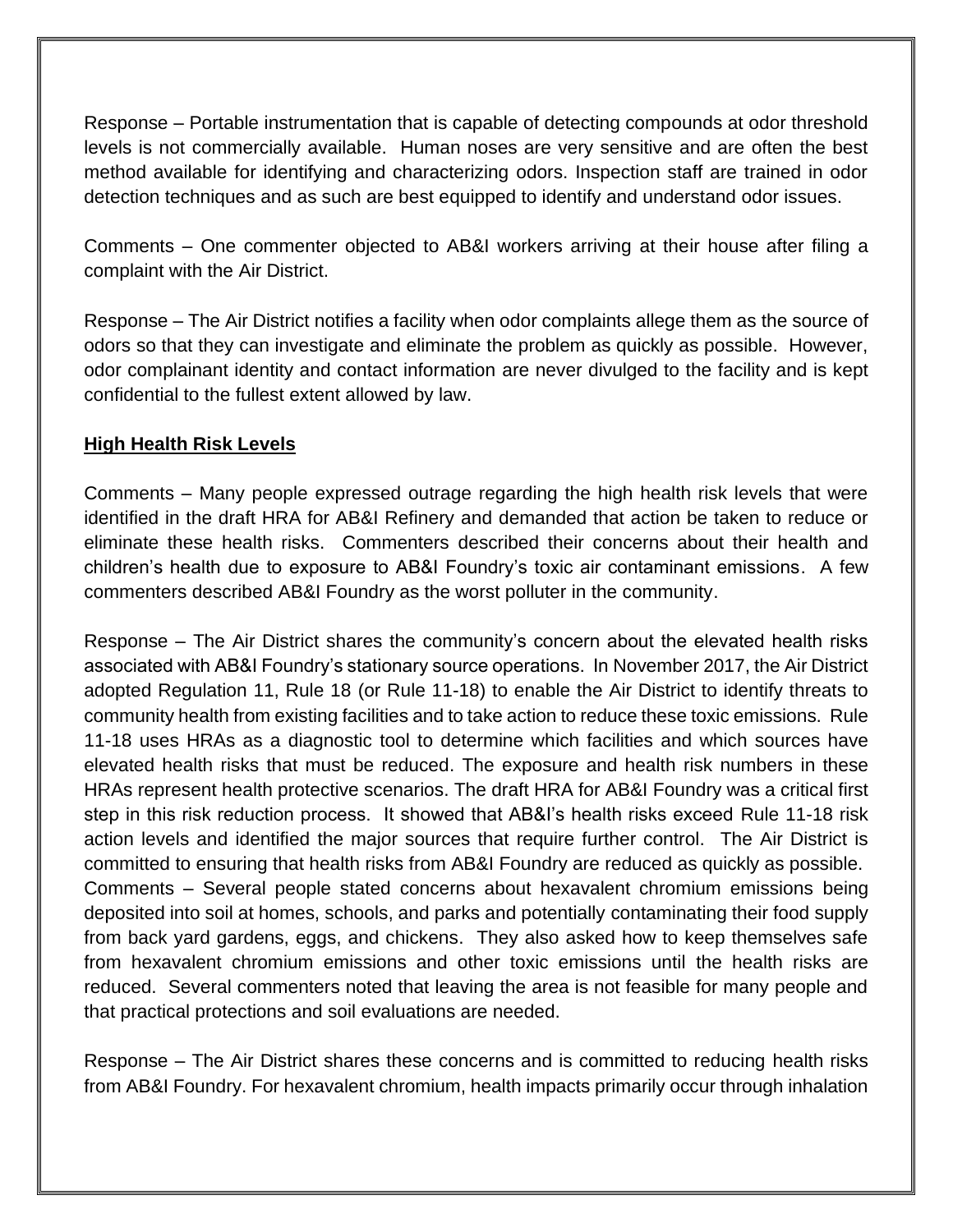of particulate matter in ambient air at locations where concentrations of hexavalent chromium particulate matter may be high. These locations may generally occur within about 1/2 mile of the AB&I Foundry with higher concentrations located closer to the facility.

East Oakland is one of several communities slated for additional actions in the future to improve air quality under the AB 617 program. This program directs local air districts to work with heavily impacted communities on emission reduction programs and/or air quality monitoring campaigns to address specific local concerns, such as the ones identified in these comments, and to lessen community risk as soon as possible.

Comments – A few people asked why it took so long for the Air District to determine that AB&I's health risks are exceeding risk action levels.

Response – During the last twenty years, there have been a combination of technical and regulatory factors that have led to the Air District's finding that health risks from AB&I Foundry are too high and must be reduced. Several important changes that have occurred within just the last year and a half include: (a) Rule 11-18 risk action levels were reduced to 10 in a million on January 1, 2020, and (b) Air District staff improved AB&I's hexavalent chromium emission inventory in late 2020 and early 2021. These recent changes had a large influence on the draft HRA finding that AB&I's estimated health risks exceed the current risk action levels in Rule 11- 18.

In addition to the above, the Air District has determined that health risks throughout the Bay Area are higher for the same emission levels due to implementation of more conservative health risk estimation procedures. The Office of Environmental Health Hazard Assessment (OEHHA) updated their state-wide health risk assessment guidelines in 2015 to be more protective of children's health. The combined impacts of OEHHA's 2015 updates were that, for most pollutants, estimated health risks determined using the new procedures are 2-4 times higher than health risk estimates made using the 2003 procedures. In addition, the Air District has found that health risks due to hexavalent chromium emissions now have a much larger impact on total Bay Area health risks than previous estimates. Thus, hexavalent chromium has been identified as a key toxin of concern for the Bay Area.

Furthermore, as health risk estimates increased for the same emission levels, the Air District adopted more stringent health risk limits. Adoption of Rule 11-18 lowered the risk action levels by 10 times; cancer risk action levels were reduced from 100 in a million before November 2017, to 25 in a million on November 15, 2017, and then to 10 in a million, effective January 1, 2020. Thus, the overall stringency of the Air District's cancer risk reduction requirements has increased by 20-40 times since 2003, depending on the site's specific pollutant profile.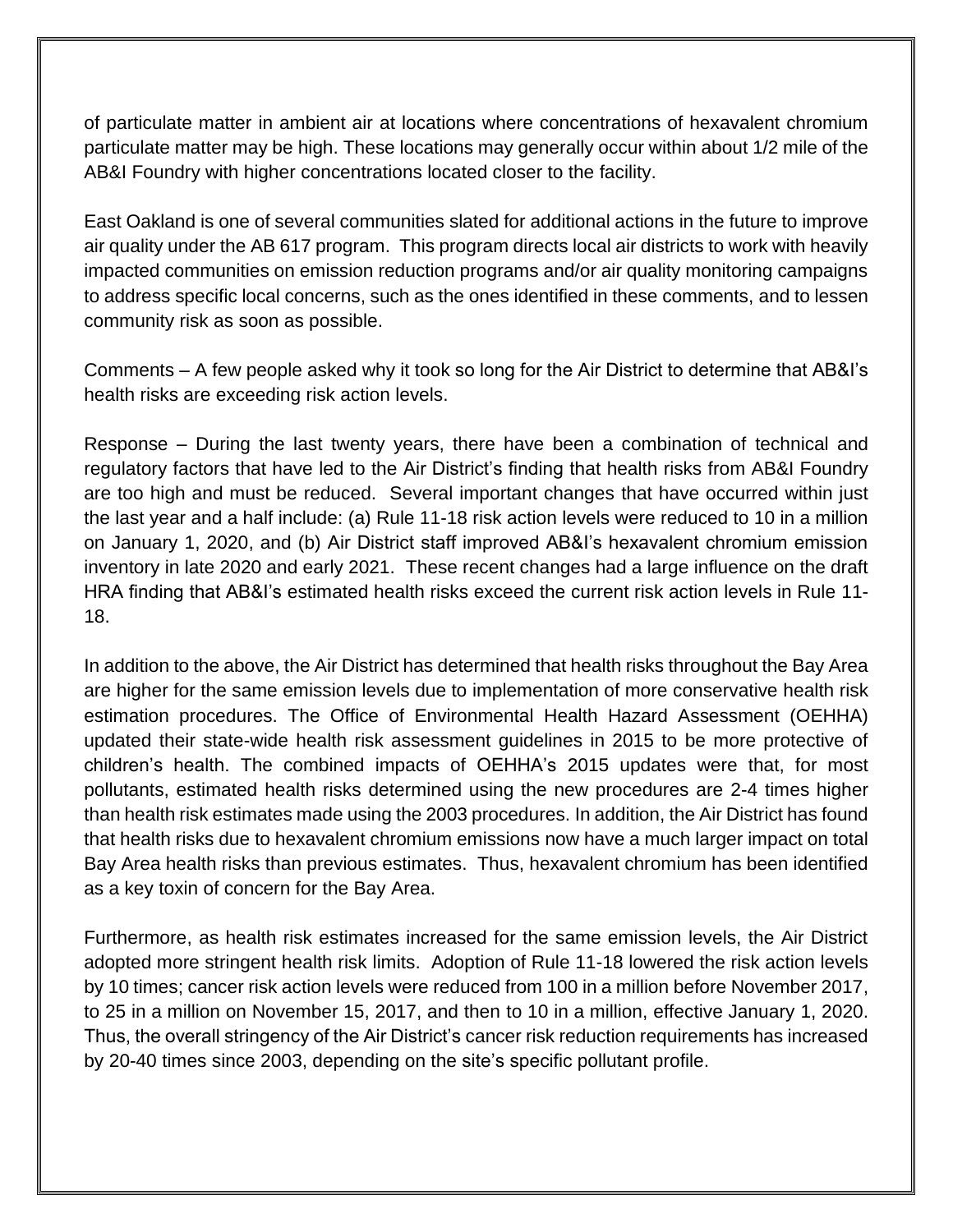Finally, due to Rule 11-18 requirements and procedures, the Air District updated the emissions inventory for AB&I Foundry. These updates focused on one of the key toxic pollutants in the Bay Area: hexavalent chromium. Staff research has improved identification of both the processes that emit hexavalent chromium and the amount of those hexavalent chromium emissions. These investigations led to more source testing at AB&I Foundry to identify hexavalent chromium emissions. Although source testing challenges regarding hexavalent chromium have hampered these efforts, the Air District developed reasonable improvements to the hexavalent chromium emission inventory for AB&I Foundry (during 2020-2021). These inventory improvements included the identification of pipe casting machines as a source of hexavalent chromium emissions (previously there were no known hexavalent chromium emissions from these sources). For the pipe casting machines, source test data is not available; therefore, the Air District used an emission factor to estimate hexavalent chromium emissions from pipe casting machines. For the cupola and sand mold pouring, cooling, and shakeout areas, which are abated by baghouses, source test data was used to estimate abated hexavalent chromium emission rates from the baghouses and fugitive emissions from these sources. An updated emission inventory data was included in the most recent draft HRA. District staff are continuing to improve this emissions inventory and plan to incorporate additional inventory corrections and improvements into the final HRA.

In summary, the Air District's increased program stringency combined with the toxic emission inventory improvements for AB&I Foundry culminated in the draft HRA's finding that health risks from this facility are too high and must be reduced. In 2020, the Air District's cancer risk action level dropped from 25 in a million to 10 in a million, and Air District staff updated the hexavalent chromium emission estimates for key sources at AB&I. These most recent changes had a large influence on the draft HRA finding that health risks exceeded risk action levels and must be reduced.

## **Health Risk Concerns During Pregnancy, for Children, and at Schools**

Comments – Several commenters expressed concerns about health risks related to fertility, fetal development, young children in day care facilities, and older children at schools.

Response – Using residential exposure assumptions for all potential receptor locations is the most conservative assumption and results in higher risk estimates than using worker exposure assumptions or student exposure assumptions. Worker and student exposure assumptions are refinements that can be applied to receptor locations where people do not live for a period of 6 months or more. Although the Air District reported maximum cancer risk for a subset of the receptors (where permanent residences were known to exist), the risks were calculated using the residential receptor exposure assumptions for all receptor locations. This residential risk is shown by the map on page 166 of the draft HRA in Appendix K.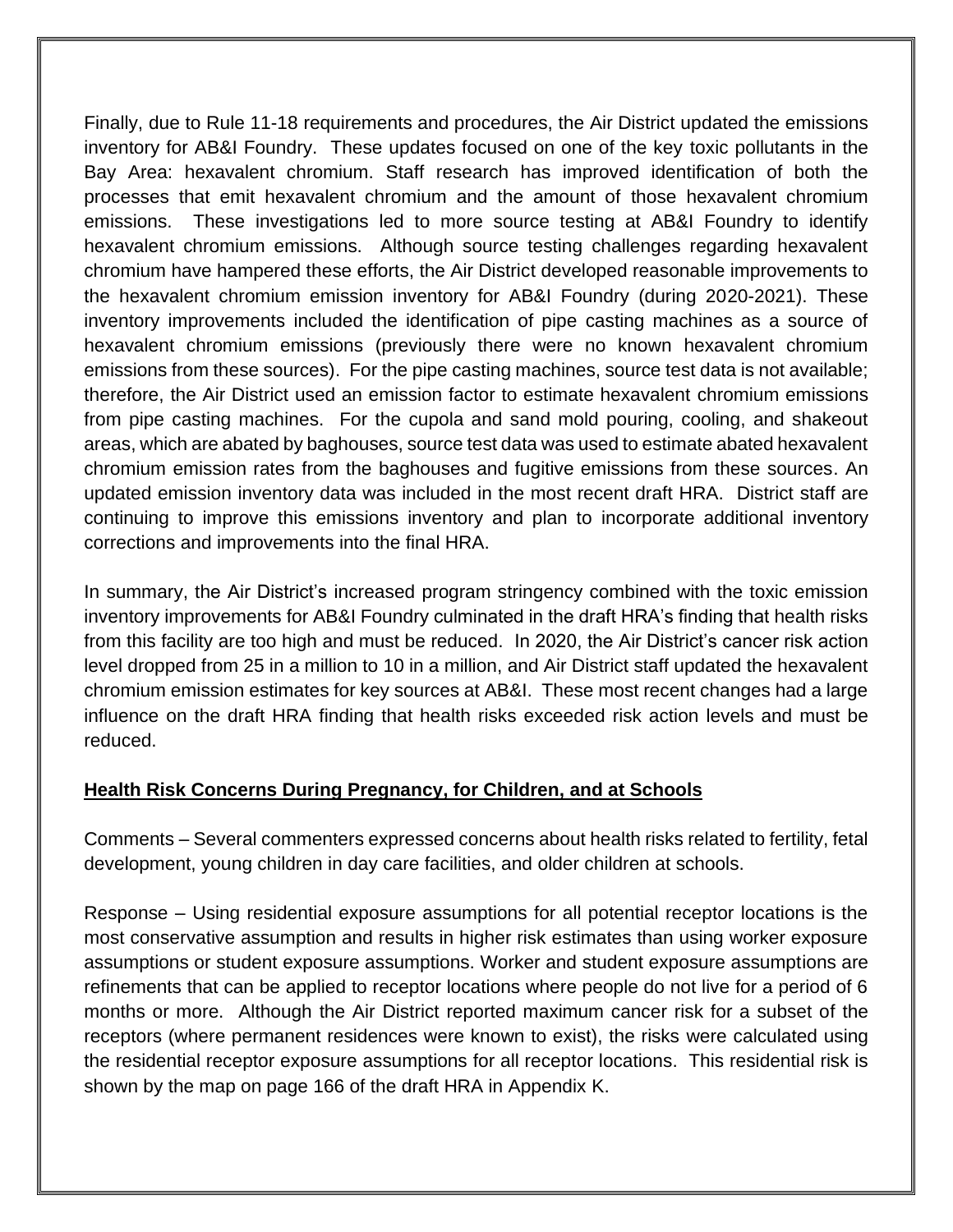The draft HRA for AB&I Foundry also includes consideration of fertility and developing fetuses, young children that may attend preschools or day cares in the area, older children in school, and health risks for children who may be exposed over a long period of time. The OEHHA health risk assessment procedures that were updated in 2015 include a number of new assumptions for cancer risk that were specifically intended to be protective of children's health. The new procedures include a set of assumptions (such as breathing rates, dermal exposure rates, ingestion rates, fraction of time at home, and others) for the following age groups: the third trimester of pregnancy, ages 0-2 years, ages 0-9 years, ages 2-16 years, ages 16-30 years, and ages 16-70 years, which improve dose and exposure estimates for children. In addition, these procedures include age-based sensitivity factors that reflect the higher sensitivity of a developing fetus or a young child to the effects of carcinogenic compounds. The residential exposure scenario is the most conservative scenario, and it assumes a 30-year exposure duration where this exposure starts during the third trimester of pregnancy through age 30 years. Fraction of time at home estimates consider time that children may be away from home during elementary/middle school year (assumes 9 years for a K-8 school) and high school years (4 years), but the residential exposure scenario assumes children are present at a residence during the day care or preschool years, which is the most conservative assumption.

#### **Historical Impacts**

Comments – During the workshop, a presenter explained how redlining and other historical policies have led to East Oakland residents being exposed to high pollution levels and being subjected to environmental racism. Several commenters expressed feelings of oppression, fear, and anxiousness due to air pollution and odors in the area. Several commenters demanded that clean air is a right that all people should have.

Response – The Air District acknowledges that air pollution levels are high in the East Oakland community. The Air District is committed to reducing air pollution exposure in impacted communities. East Oakland is one of several communities slated for additional actions to improve air quality under the AB 617 program, which directs local air districts to work with heavily impacted communities on emission reduction programs and/or air quality monitoring campaigns.

Comments – Several commenters expressed concerns about long term impacts from past exposures.

Response – The HRA process provides an estimate of health risks based on a single year of emissions inventory. Cancer risk estimates for residents assume the resulting exposure occurs for 30 years. Year to year variations in emissions and the resulting health impacts may occur.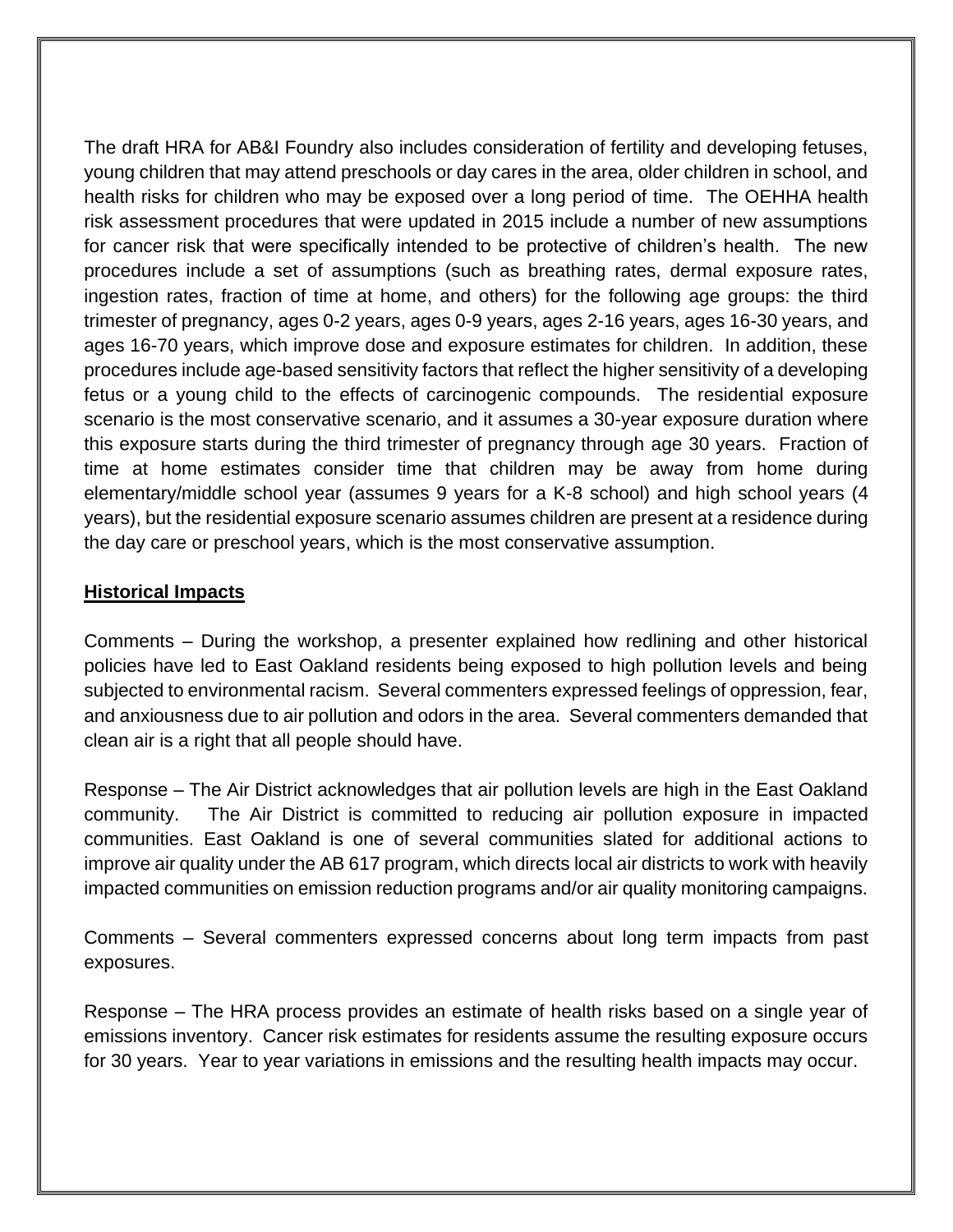It is also possible that emissions and the associated health risks may have been higher in this area in previous years before current emission controls at this facility were installed. However, the purpose of this Rule 11-18 HRA is to determine if current controls are adequately health protective. Estimating potential past exposures and their impacts is extremely difficult to do and is currently outside of the scope of work for Rule 11-18.

## **Cumulative Health Risks**

Comment – One commenter asked what the Air District is doing to reduce emissions from other companies and other sources of air pollution in this area.

Response – East Oakland is one of several communities slated for additional actions in the future to improve air quality under the AB 617 program, which directs local air districts to work with heavily impacted communities on emission reduction programs and/or air quality monitoring campaigns. This includes seeking to expend grant dollars to reduce emissions from on and offroad diesel particulate matter sources and utilizing permitting and enforcement tools to lessen community risk as soon as possible.

#### **Risk Reduction Timing and Urgency**

Comments – Many commenters stated that the implementation time periods in Rule 11-18, which are expected to require final completion of risk reduction measures by 2028, are too long and should be reduced. Commenters expressed the need to urgently act to reduce the high health risks in this community and asked that the Air District shorten risk reduction times as much as possible, take action to reduce risks immediately, and permit abatement controls quickly to reduce delays.

Response – The Air District has considered these comments and is taking both tactical and strategic steps to try to accelerate work to reduce emission at this and other Rule 11-18 facilities, including procedural and regulation changes. Additionally, the Air District has been and will continue to use all available regulatory, communications and enforcement resources to ensure AB&I reduces health risks as quickly as possible. The Air District plans to expedite permit applications for abatement equipment and other controls at this facility.

#### **AB&I Should be Shut Down**

Comments – Many commenters stated that AB&I should not be permitted to operate and that the facility should be shut down or operations halted until all risk reductions are in place.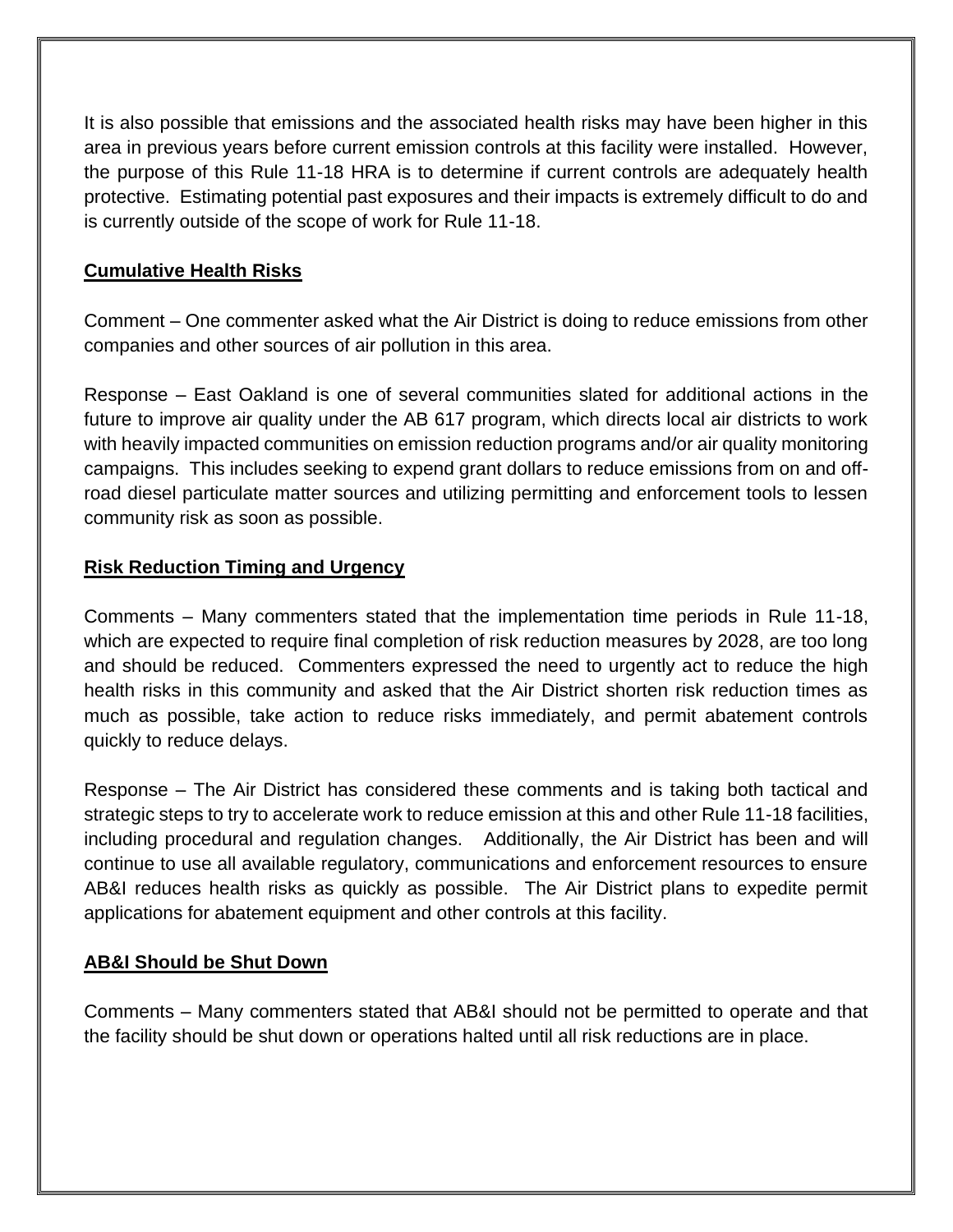Response – The Air District may seek authority to shut a facility down or revoke a facility's permit to operate if the facility is continuing to violate orders, rules, or regulations. The Air District will continue to closely monitor AB&I's compliance status and will take enforcement action as appropriate up to and including an action to force the facility to cease operations. However, at the present time, the Air District believes AB&I's record of intermittent violations would not support seeking an order to shut down the facility. District Rule 11-18 provides a mechanism for reducing risks posed by facilities exceeding risk thresholds regardless of whether they are in compliance with other air regulations.

## **Exposure – Identification of Residential Receptors**

Comments – Many commentors stated that the residential receptor locations identified in the HRA did not include all areas where people may live. The commenters stated that there are groups of unhoused people camping near the facility and that these unhoused people were not considered in the draft HRA.

Response – The Air District calculated health risks for a residential receptor exposure scenario for all receptor locations outside of the facility boundary. However, health risks were reported in the summary table for only a subset of these locations where residents were known to be living. The Air District has re-examined this analysis and agrees to report the maximum health risks for any locations where people may reside for a period of six months or more out of a year, which is consistent with the Regulation 2-5-220 definition of residential receptor. As discussed in Section 3.11 of the Air District's HRA Modeling Protocol, receptor locations may include indoor and outdoor area. The Air District concurs that residential receptor may include locations where unhoused people reside. To ensure that all people in the area are included in this analysis, the Air District has sought to include areas where unhoused populations may be present for six months or more such as locations east of the rail tracks on 77<sup>th</sup> Avenue. The final HRA will include this change in the locations for reported health risks for residential receptors.

## **Exposure – Identification of Worker Receptors**

Comments – Many commentors stated the worker risk is underestimated because it does not include AB&I workers. They also commented that the Air District should protect AB&I workers.

Responses – In general, the Air District's regulations apply to the "atmosphere." However, Regulation 1-105 states that:

"District Regulations are not intended to apply to the air quality requirements for the workroom atmosphere necessary to protect an employee's health from contaminants emitted by the source; nor are they concerned with the occupational health factors in an employer-employee relationship."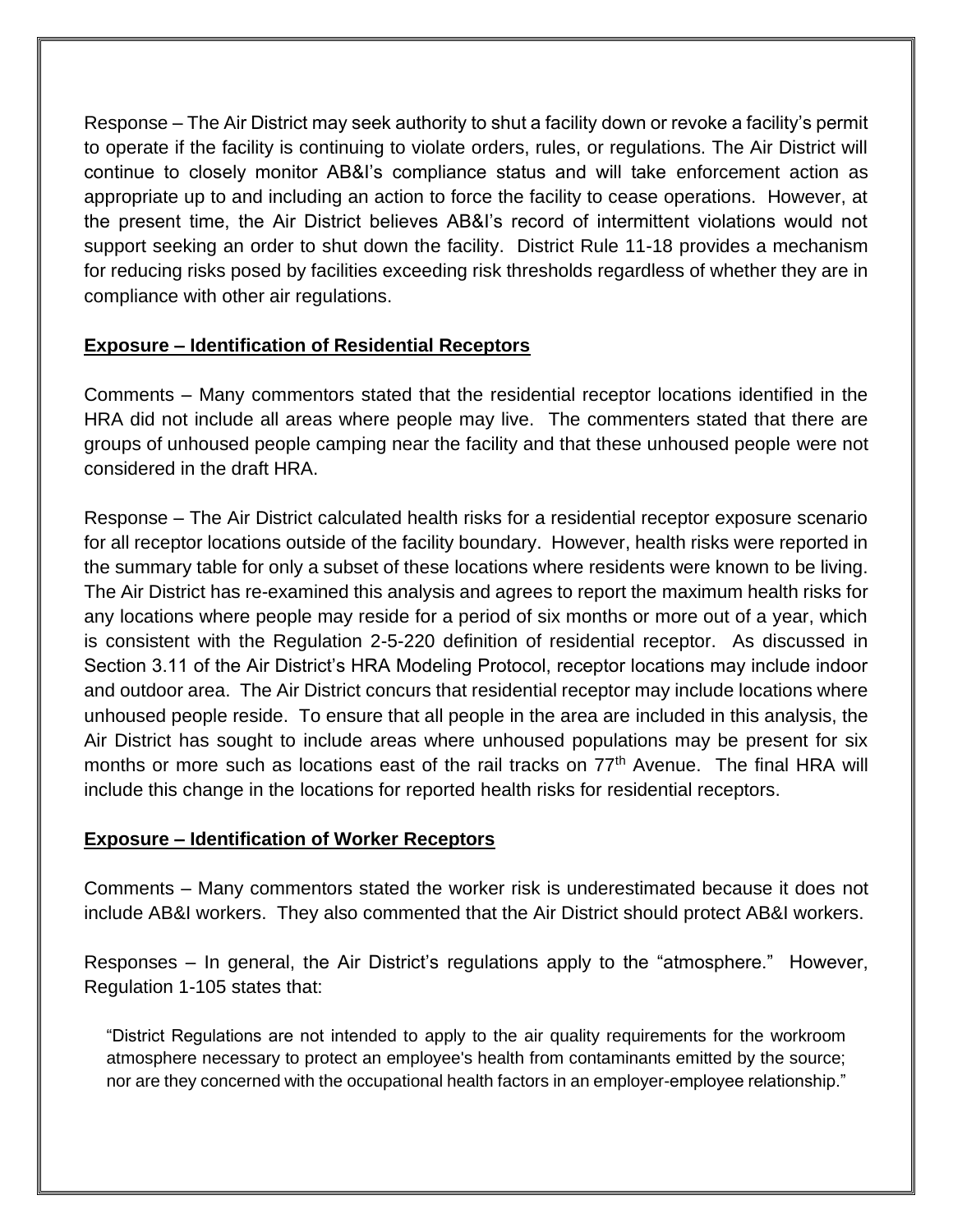Workroom atmosphere and other locations within a facility's property boundary are under the regulatory control of other agencies, such as the federal Occupational Safety & Health Administration (OSHA) and Cal/OSHA. Furthermore, Regulation 11-18-208 defines an exposed individual as [emphasis added]:

"A person who is exposed to TACs emitted from a toxic risk facility. Exposed individual includes a resident, student, or worker who is not an employee of or a contractor for the toxic risk facility."

Therefore, the Air District cannot include AB&I workers in a Rule 11-18 HRA because such workers are both generally excluded from District regulations by Rule 1-105 and specifically excluded from a Rule 11-18 HRA by Regulation 11-18-208.

## **Exposure Scenarios**

Comment – A few commenters stated that reporting risk separately for residents, students, and workers underestimates risk for those who both live and work or attend school in the area (especially for those who work at AB&I), and it does not fully show risks for all who may be exposed.

Response – The draft HRA identifies potential locations for exposed individuals, which are called receptor locations, or simply receptors. The different health risk scenarios reported in the draft HRA are necessary to ensure that all potential exposures at each receptor location are properly characterized. To ensure public health protection, the highest modeled exposure concentration, for specific land-use designations, are assumed when assessing health risk for all receptors. It is not possible to evaluate the potential exposure for each individual that lives, travels, and works in various locations throughout the day. Instead, OEHHA has developed standardized exposure scenarios to represent the potential exposures that may occur at any particular receptor location due to emissions from a facility. For any given receptor location and exposure amount, the residential exposure scenario results in the highest health risk estimate and is the most conservative risk estimation approach. This residential risk estimation approach has been used to estimate health risks at all receptor locations. However, some receptor locations are within industrial areas or at businesses where people do not generally live. In these cases, a worker exposure scenario has also been used to estimate health risks at potential off-site worker receptor locations. In other words, both resident health risks and worker health risks have been calculated for each receptor location. When reporting the maximum impacts for each standardized exposure scenario, the Air District considers the types of exposures that are possible for the receptor locations with the highest combined exposures from all sources at the facility.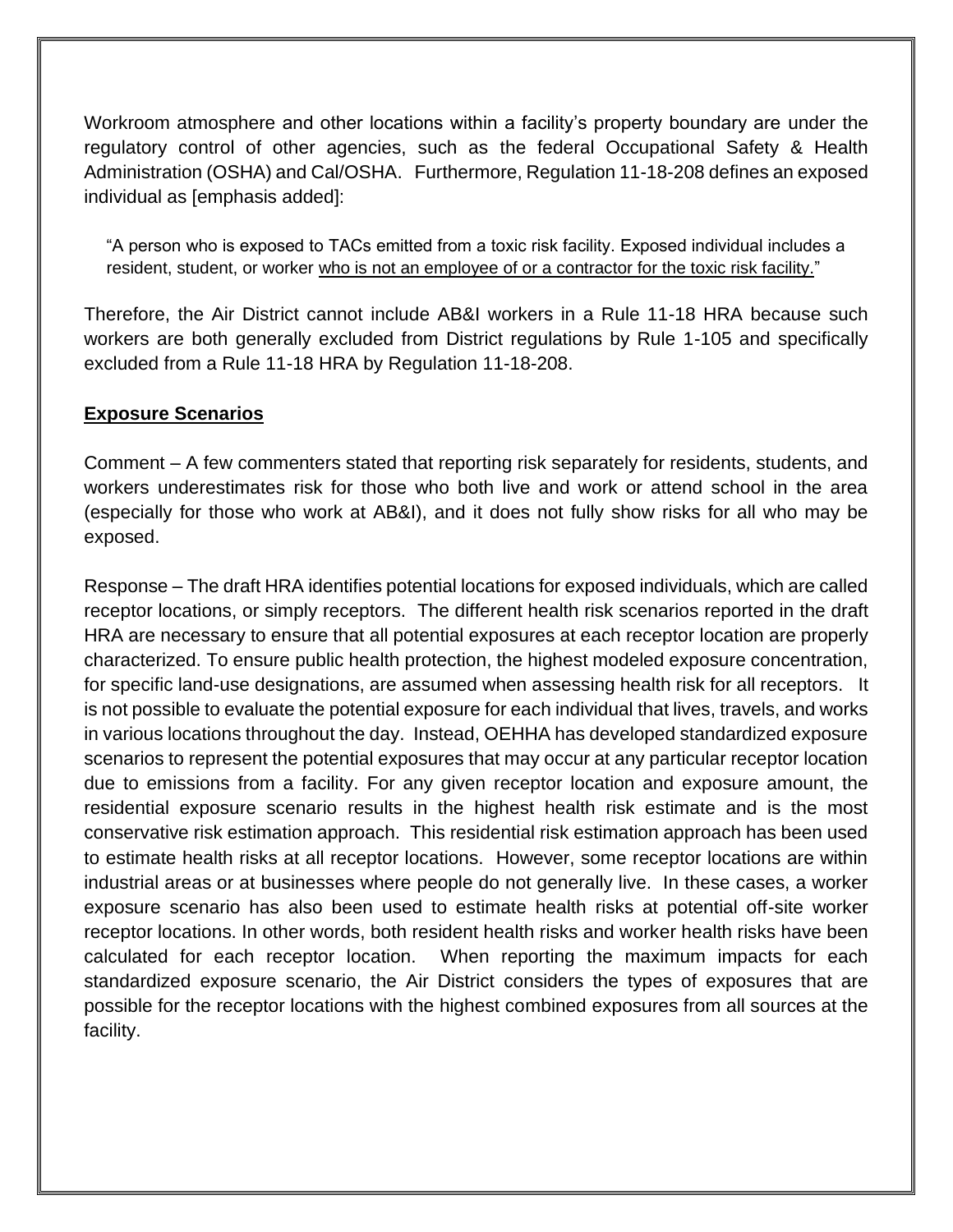#### **HRA Domain**

Comments – Many people stated that the HRA should include a larger exposure area and should include all areas where people have complained about odors. Also, HRA results should be compared to odor complaint locations to "ground truth" health impacts.

Response – The draft HRA was developed for the purpose of identifying the maximum impact locations. It was not meant to identify all potential exposure locations. Exposures at receptor locations that were not included in the draft HRA's domain will be much lower than locations within the highest impact areas. Ultimately, exposures at these farther locations will not impact the Air District's determination of maximum facility risk and maximum source risks. To the extent possible, the Air District can expand the modeling domain, but vastly increasing the number of receptors creates computational difficulties. It may not be possible to include all areas noted in the comments.

It is not known at this time whether any of the TACs that are evaluated in the HRA can be directly linked to odors detected in the community. "Ground truthing" the HRA results would require significant additional analyses and ambient air monitoring in the community. These types of analyses are beyond the scope of Rule 11-18 and are better suited for consideration under the AB617 Community Health Protection Program.

## **Permits**

Comments – Many commenters stated that exempting pipe casting machines from permit requirements is unacceptable and demanded that the Air District permit these sources of high toxic emissions and require controls.

Response – The Air District concurs that AB&I's pipe casting machines require permits. The Regulation 2-1-122.1 exemption from permit requirements for "molds used for the casting of metals" is contingent upon the source meeting the requirements of Regulation 2-1-319. Regulation 2-1-425 also gives the Air District the authority to require permits for any source that emits toxic air contaminants in quantities deemed appropriate by the APCO.

The Air District notified AB&I Foundry on May 3, 2021 that the Regulation 2-1-122.1 exemption was not valid for the pipe casting machines due to the quantities of toxic air contaminants emitted from these sources and that permits are required. AB&I responded on July 1, 2021, by submitting permit application number 31131 for these pipe casting machines. The Air District is evaluating this permit application.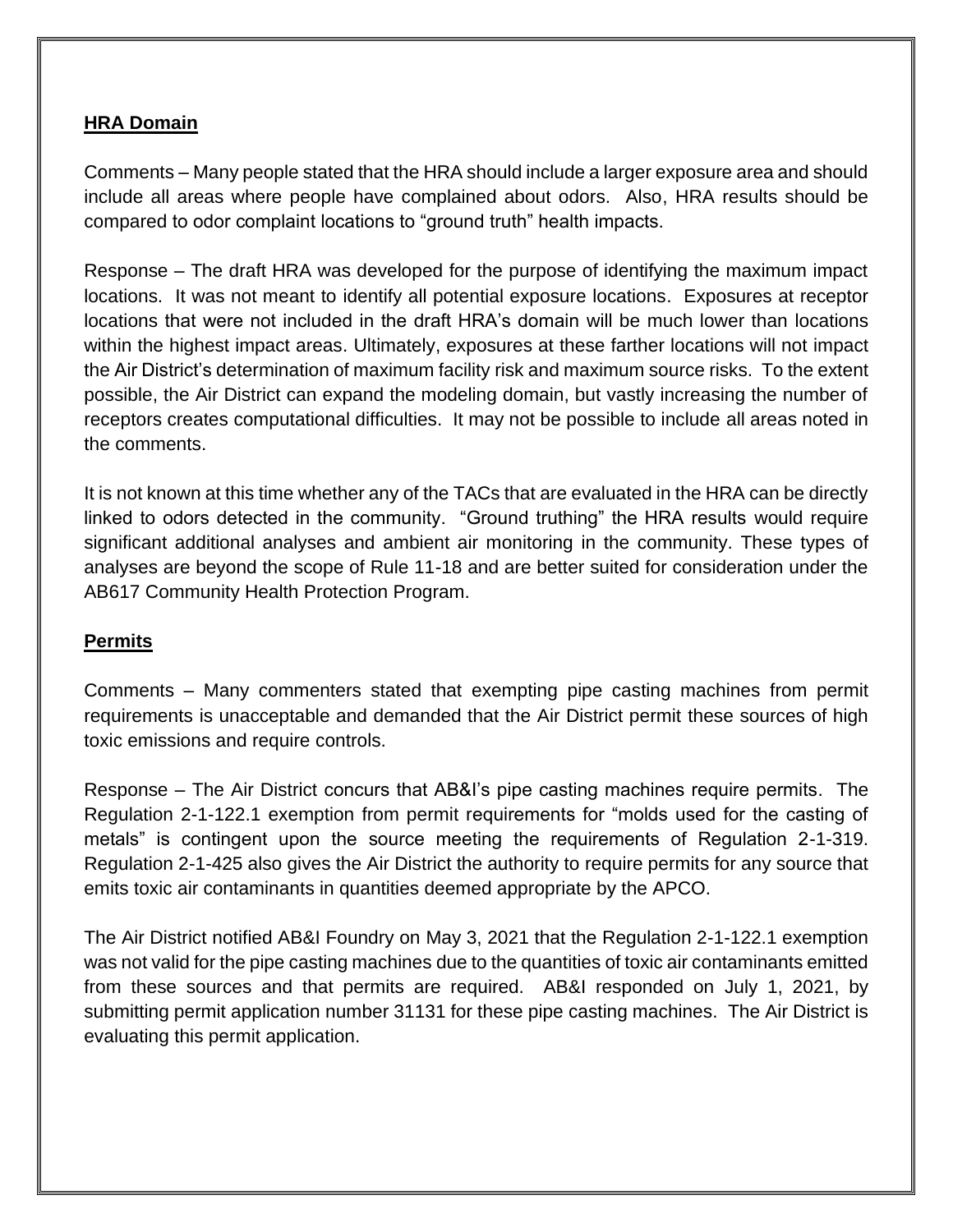## **Compensation**

Comments – Many commenters asked that AB&I Foundry acknowledge the health burden they have placed on the people of East Oakland and compensate people for this health burden. Some commenters asked that the Air District charge penalties to AB&I due to health impacts and use these penalties to improve health in the community.

Response – The Air District can seek penalties for violations of District, state or federal regulations. Air District Rule 11-18 is intended to address the health burden of a facility on the community. As the Rule 11-18 process is implemented at AB&I, the Air District will closely monitor compliance and will seek penalties as appropriate for any violations.

The Air District has issued 3 public nuisance violations and 2 other violations to AB&I Foundry and will be pursuing penalties for those violations. The penalties that are recovered by the Air District will go toward funding Air District operations which are intended to improve community health by managing air quality. As mentioned, East Oakland is one of the communities slated for additional actions to improve air quality and reduce health impacts under the AB 617 program, which focuses on heavily impacted local areas.

#### **Compliance**

Comments – A few commenters expressed concern that AB&I Foundry may not be following all required procedures and using all required controls.

Response – The Air District's authority is to ensure that AB&I complies with all applicable regulations and rules permitted by the Air District and by the federal Title V permit. The Air District conducts a facility-wide compliance verification at AB&I Foundry biannually, as required by the federal Title V program, and any instance of non-compliance results in a Notice of Violation and requires the facility to return to compliance as soon as possible.

Air District staff investigate every AB&I Foundry complaint received to ensure the facility is incompliance with the applicable requirements and will take enforcement action when noncompliance is confirmed. AB&I Foundry was determined to be operating in compliance with its Permit to Operate issued by the Air District and its federal Title V permit at the most recent facility inspection performed by Air District staff in September 2020.

Comments - Several commenters stated that AB&I Foundry is a public nuisance and is not a good neighbor. One commenter stated that the pipe casting machines should be deemed a public nuisance due to the health impacts and the controls should be required immediately to prevent further nuisance violations.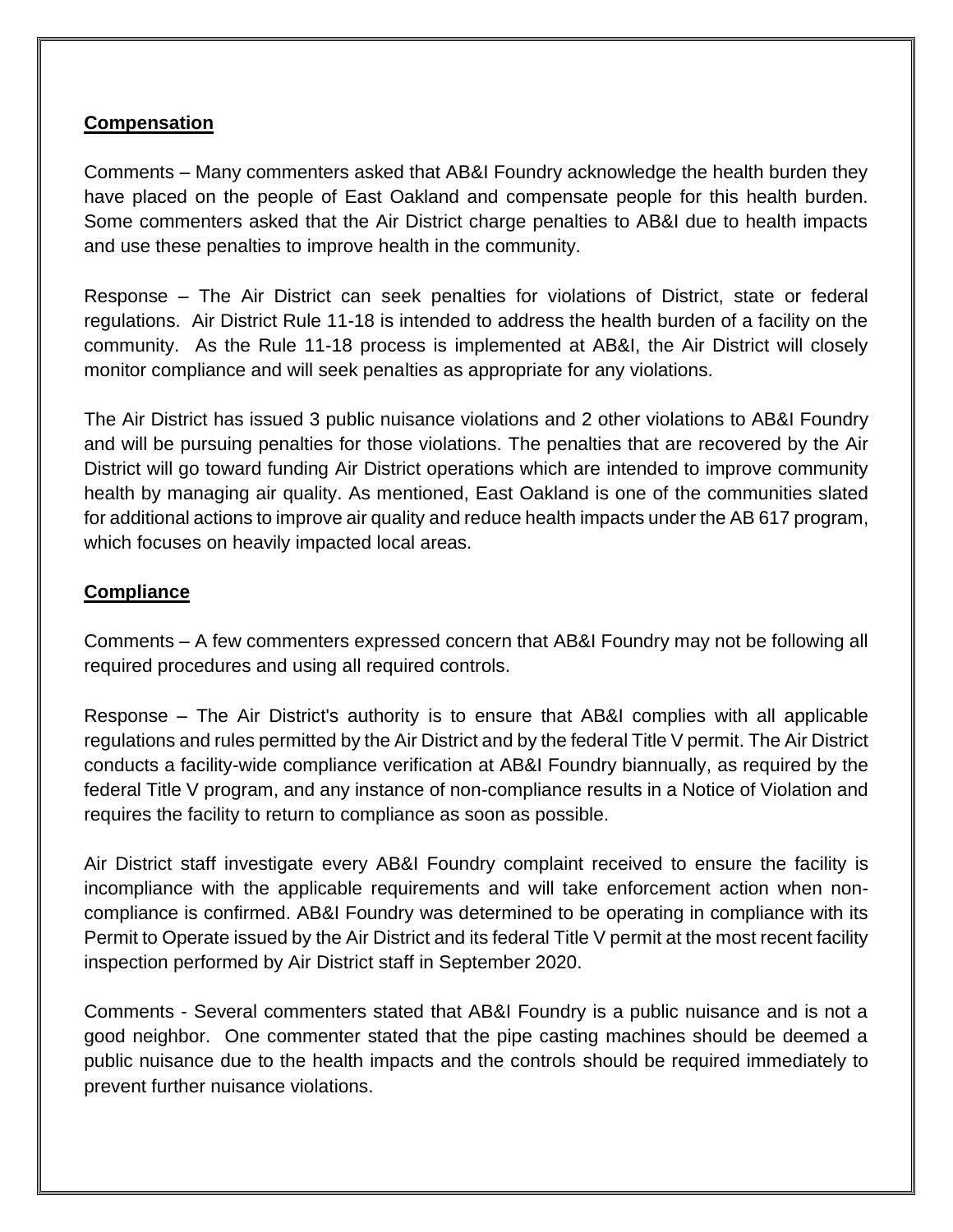Responses – As mentioned, the Air District has issued 3 public nuisance violations to AB&I Foundry for odors since October 2019 and will be pursing penalties for those violations. However, none of these odor nuisance violations were confirmed to be from the pipe casting machines. As mentioned, the Air District is requiring that AB&I obtain permits for the pipe casting machines and expects to require emission controls for these machines pursuant to Rule 11-18.

#### **Inventory**

Comments – Many people and entities, including EPA, CBE, and AB&I, provided comments about the emission inventory developed for the draft HRA. Most of these comments concerned hexavalent chromium emission factor determinations and baghouse capture and control efficiency assumptions that were used to estimate fugitive emissions. A few comments identified potentially missing sources or pollutants. One comment expressed concern about annual variability of emissions and asked the Air District to describe these potential impacts on risk results. Other comments stated that Air District emission estimates for certain pollutants (hexavalent chromium, mercury, and nickel) were too high.

Response - Each of the emission inventory comments will require a more detailed review and further investigations. The Air District will consider these comments in more detail as we prepare an updated emission inventory for AB&I Foundry that will be used in the final HRA. Detailed responses to each of the inventory related comments will be include in the report for the final HRA.

#### **Jobs**

Comments – Several commenters stated that the community wants healthy jobs and that we should be able to have both clean and green jobs.

Response – The Air District supports clean and green jobs.

## **Funding**

Comments – Several commenters expressed support for bringing funding to East Oakland to achieve risk reductions in the community.

Response – As mentioned, East Oakland is one of the communities slated for additional actions to improve air quality under the AB 617 program. There is a link to sign up for AB 617 information email list and to apply for grant moneys on the Air District website at: [https://www.baaqmd.gov/community-health/community-health-protection-program.](https://www.baaqmd.gov/community-health/community-health-protection-program)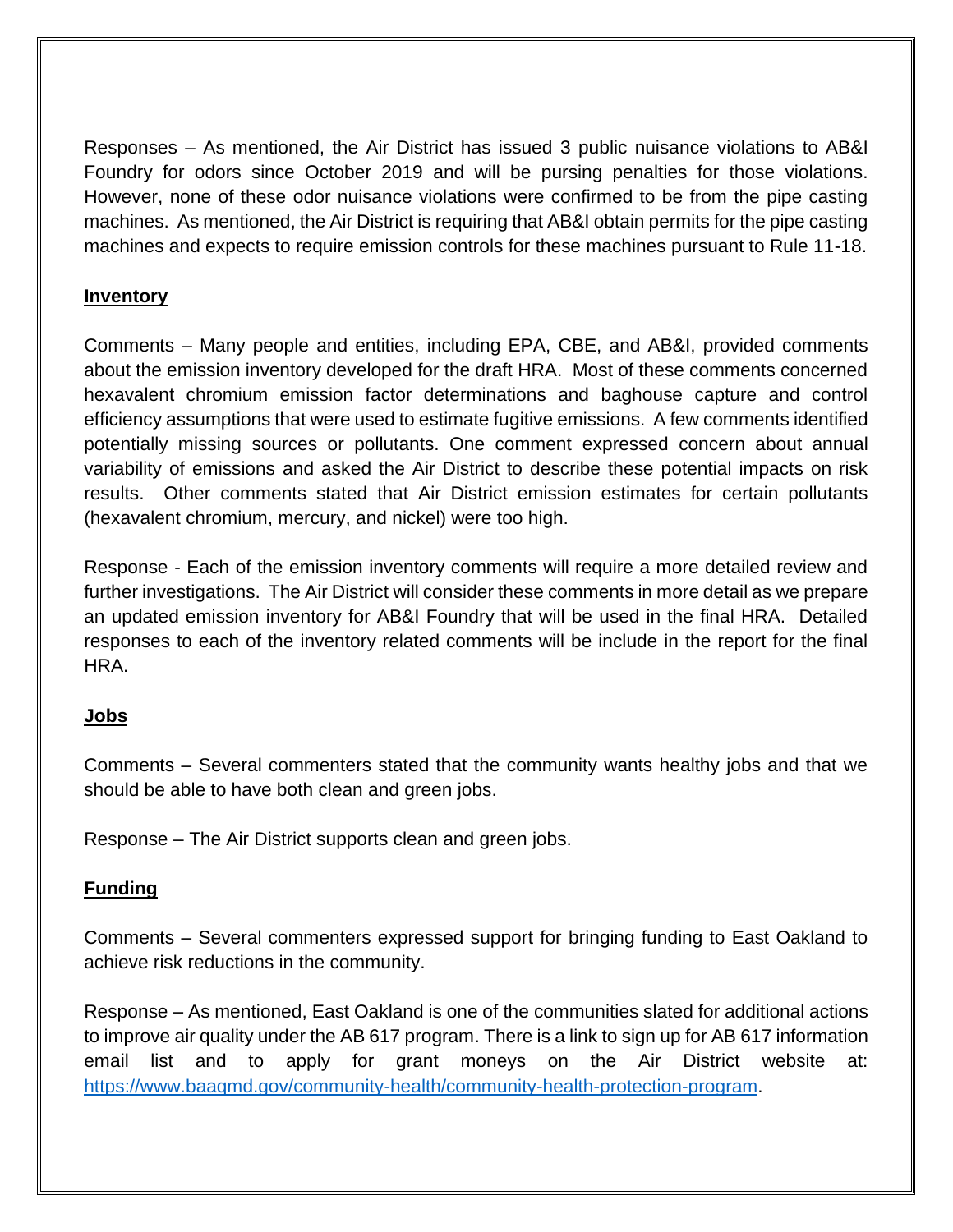## **Procedures**

Comment – Using a timer and cutting people off is disrespectful.

Response - The Air District strives to create respectful and inclusive public meetings by managing time and creating equitable space for all to participate during public meetings. The timer was a tool that is commonly used at public meetings to help manage the amount of speakers when large numbers of speakers are expected (there were more than 80 commenters at the meeting). It was not meant to be disrespectful; however, the Air District has decided to stop using a timer during most public workshops. In addition, the Air District offered multiple additional avenues for the public to submit comments (for example, through the meeting chat, using the web site, and in writing by email.)

Comment – The Air District should use air monitoring rather than modeling to more scientifically determine health risks.

Response - Air monitoring is working with Communities for a Better Environment to make air monitoring accessible and is one tool for gathering information about air quality impacts. Modeling is another tool and is a standardized and cost-effective method for predicting how pollutants will be transported into a community. However, the Air District is seeking to expand its tools to better understand emissions in the East Oakland community and hopes, that as part of its possible inclusion in the AB617 program, that more monitoring resources can be deployed in the area.

## **Purpose**

Comment – One commenter asked how these workshops are actively helping people and what do we want or need from the community.

Response – The workshops are intended to share information with the community, and to provide the community with an opportunity to ask questions and inform decisions that affect the community. The Air District strives to be transparent and encourages community involvement in achieving air quality improvements in East Oakland. Partnering with Communities for a Better Environment was intended to make the information accessible, including to Spanish-speakers, and to broaden the outreach to the East Oakland community.